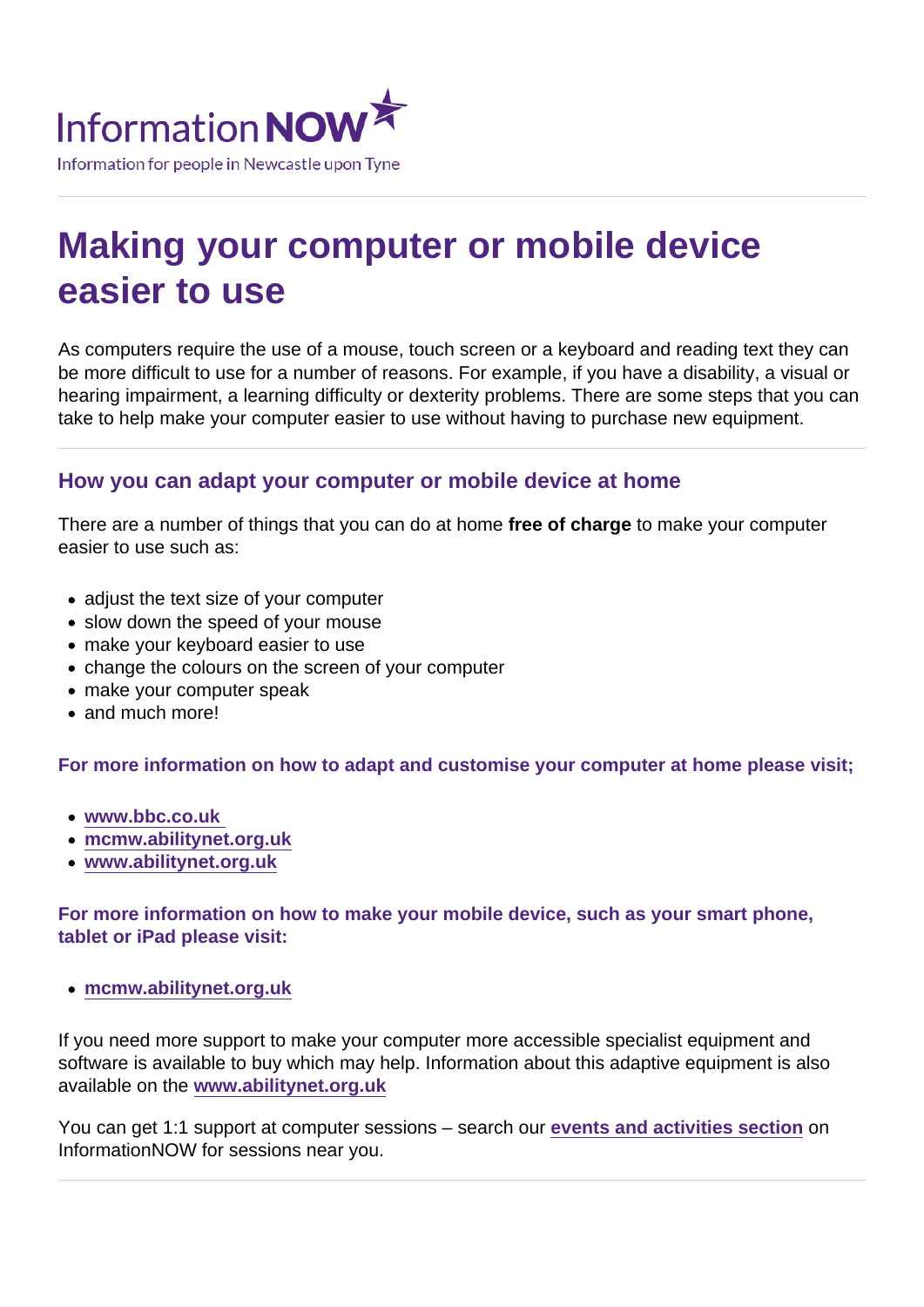#### InformationNOW accessibility options

We have built in accessibility software into this website. This means that InformationNOW can be read aloud to you. The colour, size and contrast of the web pages can be changed to make the website easier to read for people with visual impairments. To use this feature click the right hand corner of the page marked 'Show Accessibility Options'. The Recite Me toolbar will open up and you can tailor the website to suit you best. You don't need to download anything to your computer to use this software and it's free!

#### Other Useful Information

- [BrowseAloud](https://www.informationnow.org.uk/organisation/browsealoud/) adds speech and reading support tools to online content to extend the reach of websites for the 20% of the population that requires reading support. This includes those with dyslexia, learning difficulties, mild visual impairments and those with English as a second language.
- [Digital Unite](https://www.informationnow.org.uk/organisation/digital-unite/) has a huge range of free learning guides to help people with using computers, the internet, tablets and other mobile devices. The easy-to-follow guides cover the essential topics from getting started with a mouse and keyboard to web browsing, emailing, shopping online and internet safety.
- [Recite Me](https://www.informationnow.org.uk/organisation/recite-me/) is a system which allows website visitors to customise a site the way they need it to work for them. InformationNOW use Recite Me.
- [Fraud & Scams](https://www.informationnow.org.uk/article/fraud-and-scams/) article on Information NOW
- [Mobile Phones article](https://www.informationnow.org.uk/resources/articles/581) on Information Now

Last updated: October 20, 2020

## Useful Organisations

#### Digital Unite

Email: du@digitalunite.com

Website: [www.digitalunite.com](/var/www/vhosts/informationnow.org.uk/httpdocs/wp-content/themes/infonow/pdf/www.digitalunite.com)

#### Learn My Way

Email: hello@goodthingsfoundation.org

Website: [www.learnmyway.com](/var/www/vhosts/informationnow.org.uk/httpdocs/wp-content/themes/infonow/pdf/www.learnmyway.com)

#### **BrowseAloud**

Email: info@browsealoud.com

Website: [www.browsealoud.com](/var/www/vhosts/informationnow.org.uk/httpdocs/wp-content/themes/infonow/pdf/www.browsealoud.com)